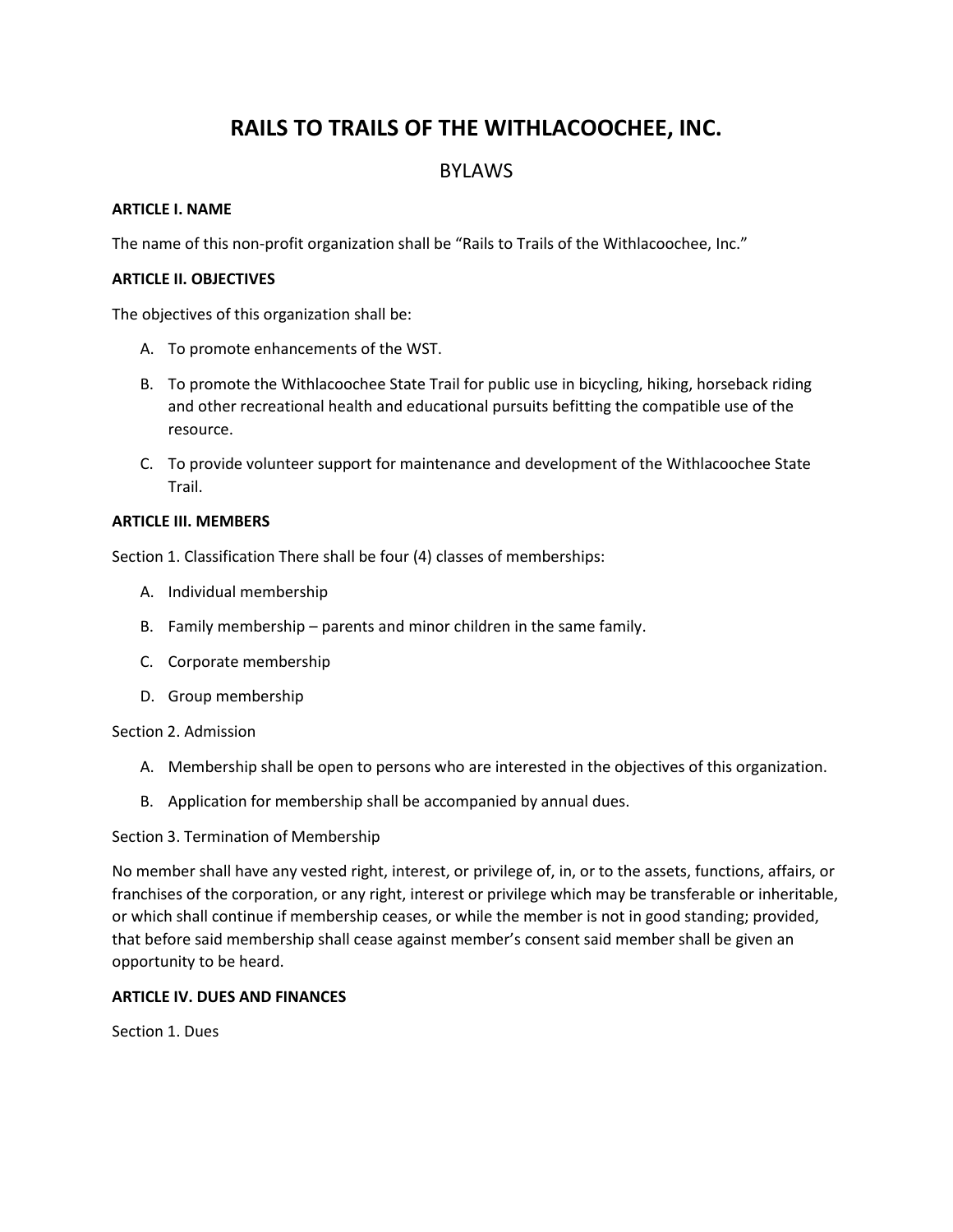- A. Annual dues shall be as shown on the "JOIN" page of the RTTWST website per year, unless changed by a majority vote of the members at an annual meeting of the full membership. Continued membership is contingent upon being up-to-date on membership dues.
- B. Annual dues are payable January 1.
- C. The dues of a new member joining between October 1 and January 1 shall be applied to the year beginning with January 1.
- Section 2. Fiscal Year

The fiscal year shall be January 1 – December 31.

#### Section 3. Quasi-endowment

- A. Definitions
	- 1. Quasi-endowment: a fund that functions like an endowment.
	- 2. CSO: Citizens Support Organization; refers herein to Rails to Trails of the Withlacoochee, Inc.
	- 3. Board: the elected Officers and Directors of the CSO and appointed Directors.
	- 4. Capital: monies that contribute to the principal of the quasi-endowment.
	- 5. Invasion: spending any portion of the quasi-endowment principal.
- B. Features
	- 1. Organization. A single quasi-endowment shall be created and shall be managed by the Board consistent with these Bylaws. The treasurer shall segregate the quasi-endowment from the CSO operating budget and shall maintain a record of all Capital contributions.
	- 2. Capital Funding. The quasi-endowment may be funded:
		- a. By transfer of funds from the CSO operating budget;
		- b. By donation from CSO members and/or other private donors; and/or
		- c. By gifts made to the CSO via Last Will and Testament.
	- 3. Investment Strategy. Funds in the quasi-endowment shall be invested by the Board for preservation of principal with conservative growth.
	- 4. Spending Restrictions. a. Amount. Except as otherwise provided, the principal shall be preserved, and the Board shall only authorize the expenditure of earnings on the quasiendowment investments. b. Use. Earnings on the quasi-endowment funds may be used for any purpose consistent with these Bylaws.
	- 5. Conditions for Invasion. The Board shall authorize spending of quasi-endowment principal only in the following exceptional cases: a. If necessary to stave off dissolution of the CSO (e.g., to satisfy debts or pay nondiscretionary operating expenses); or b. If necessary to accomplish dissolution of the CSO.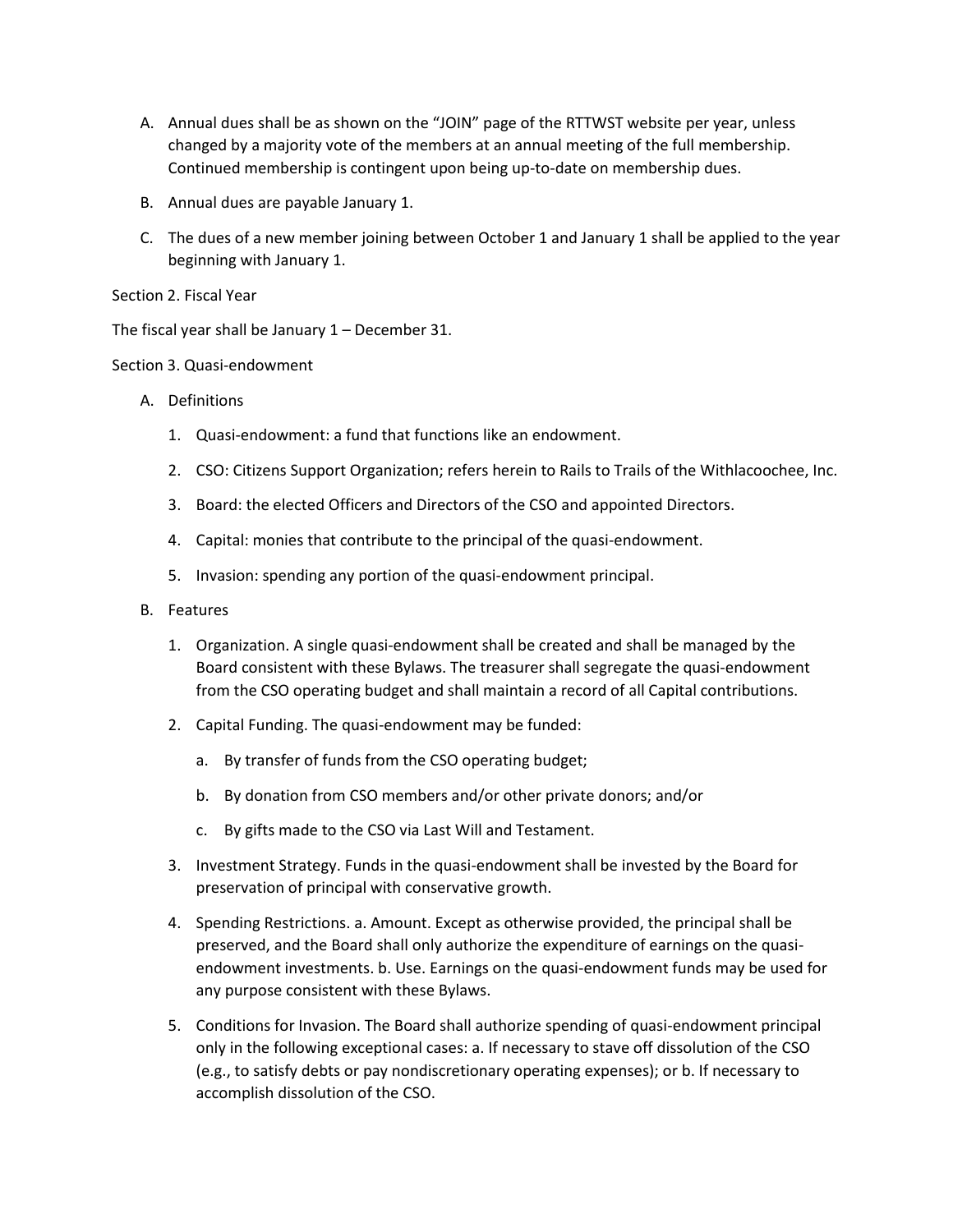### **ARTICLE V. BOARD OF DIRECTORS**

#### General Powers:

The affairs of the Corporation shall be managed by its Board of Directors. The Board of Directors shall have control of and be responsible for the management of the affairs and property of the Corporation.

### Section 1. Officers

The number of Directors shall be fixed from time-to-time by the Directors but shall consist of no less than three (3) nor more than eleven (11) including the following officers: President, Vice President, Administrative Officer, and Treasurer.

### Section 2. Nominations and Elections

- A. At the February meeting, the board will establish a nominating committee of three (3) members. The nominating committee will make efforts to provide qualified candidates for each position. The nominating committee will be in effect for a full year to fill vacancies.
- B. At the April meeting, the nominating committee shall present a slate of candidates for election and nominations from the floor shall be in order.
- C. Election shall be
	- 1. By ballot
	- 2. A majority of members present (and voting) shall elect the new officers.
	- 3. If there is only one nominee, that nominee shall be deemed elected by acclamation.
- D. All members standing for election as a director or officer must be a currently paid up member.

#### Section 3. Terms

- A. The president, vice president, administrative officer, and treasurer shall serve for a term of two (2) years or may be re-elected until their successors are elected.
- B. Up to eleven (11) directors shall be elected. They shall serve a two-year term, half elected on even numbered years and half elected on odd numbered years. Directors may include but not be limited to business owners and government agencies.
- C. Officers shall assume their duties at the close of the annual meeting in April. If elected at a time other than at the April meeting, the officers assume their duties at the next board meeting.
- D. A member of the Board of Directors who has three (3) consecutive absences from the Board of Directors Meeting, not excused by the Board, shall be deemed to have vacated said office. A replacement will be appointed for said position by the Board of Directors.

#### Section 4. Duties

- A. The President shall:
	- 1. Preside at all meetings;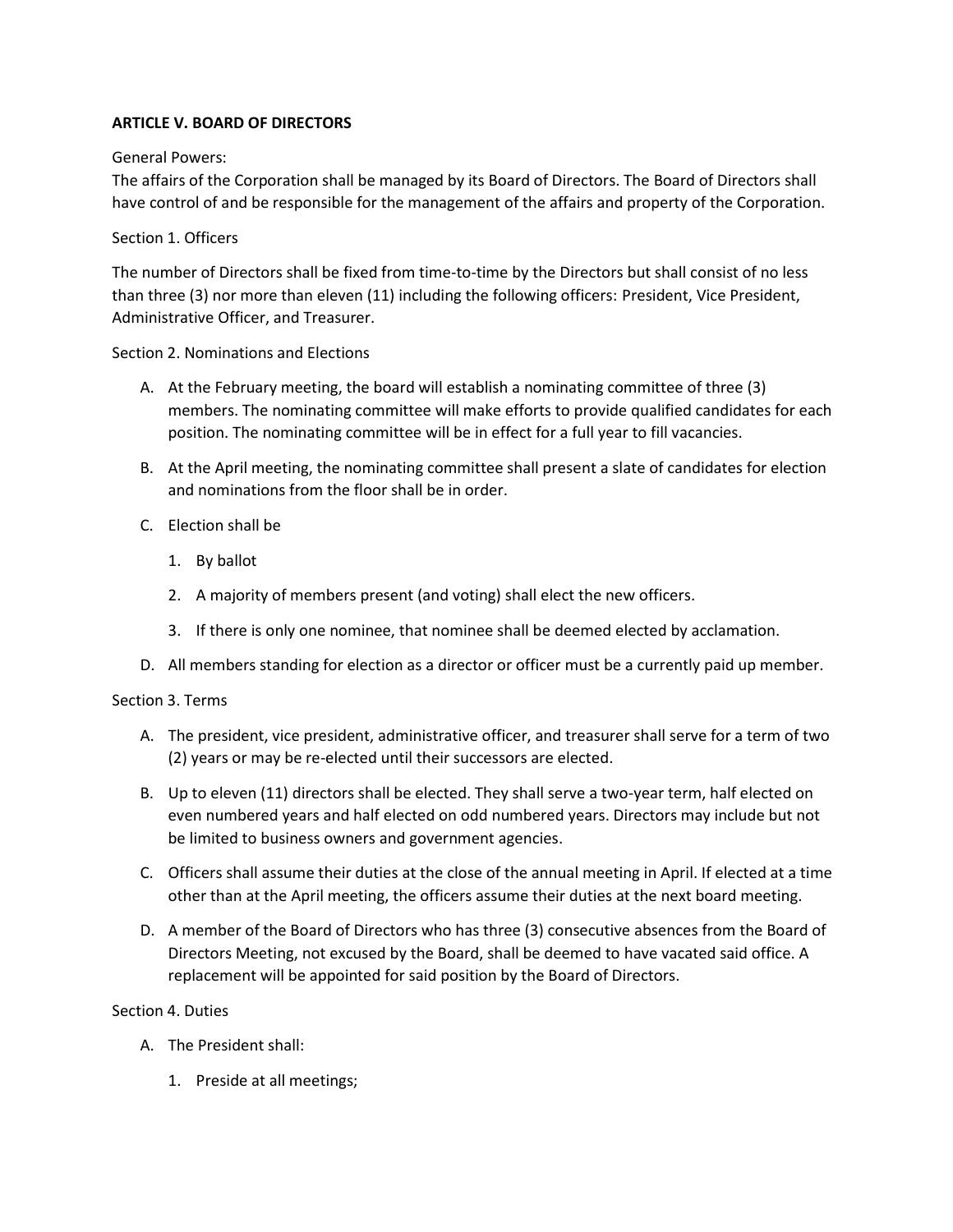- 2. Appoint a parliamentarian and an auditor;
- 3. Appoint all standing committee chairpersons, except the nomination committee;
- 4. Sign checks with the treasurer, with the proviso that, in their absence, the vice president shall have the authority to sign the checks;
- 5. Be ex-officio of all committees except the nominating committee; and 6. An annual report will be prepared by the president and submitted to the Board of Directors for approval. The Annual Report will then be presented to the members at the Annual Meeting.
- B. The Vice President shall:
	- 1. Assume the duties of the president in the absence of that officer;
	- 2. Sign checks in the president's absence or inability to sign;
	- 3. Perform such duties as assigned.
- C. The Administrative Officer shall:
	- 1. Record the minutes of all meetings;
	- 2. Conduct the correspondence as requested by the president;
	- 3. In concert with the President shall make the arrangements/agendas for all meetings of the Board, including the annual meeting of the organization.
	- 4. Keep a separate record of these Bylaws and Standing Rules, and record amendments;
	- 5. Post the meeting minutes of Directors and Members on the website once accepted and approved by the Board of Directors; and
	- 6.—If the President and Vice President are not present the Administrative officer will call meeting to order and call for election of chair pro tempore.
- D. The Treasurer shall:
	- 1. Collect all dues;
	- 2. Be custodian of all funds;
	- 3. Pay all bills as authorized;
	- 4. Keep an accurate roll of membership; and
	- 5. Submit monthly reports and an annual report at the annual meeting in April.
- E. The Board of Directors shall perform such duties as assigned by the President.

#### Section 5. Vacancy

A. A vacancy in the office of president shall be filled by the vice president.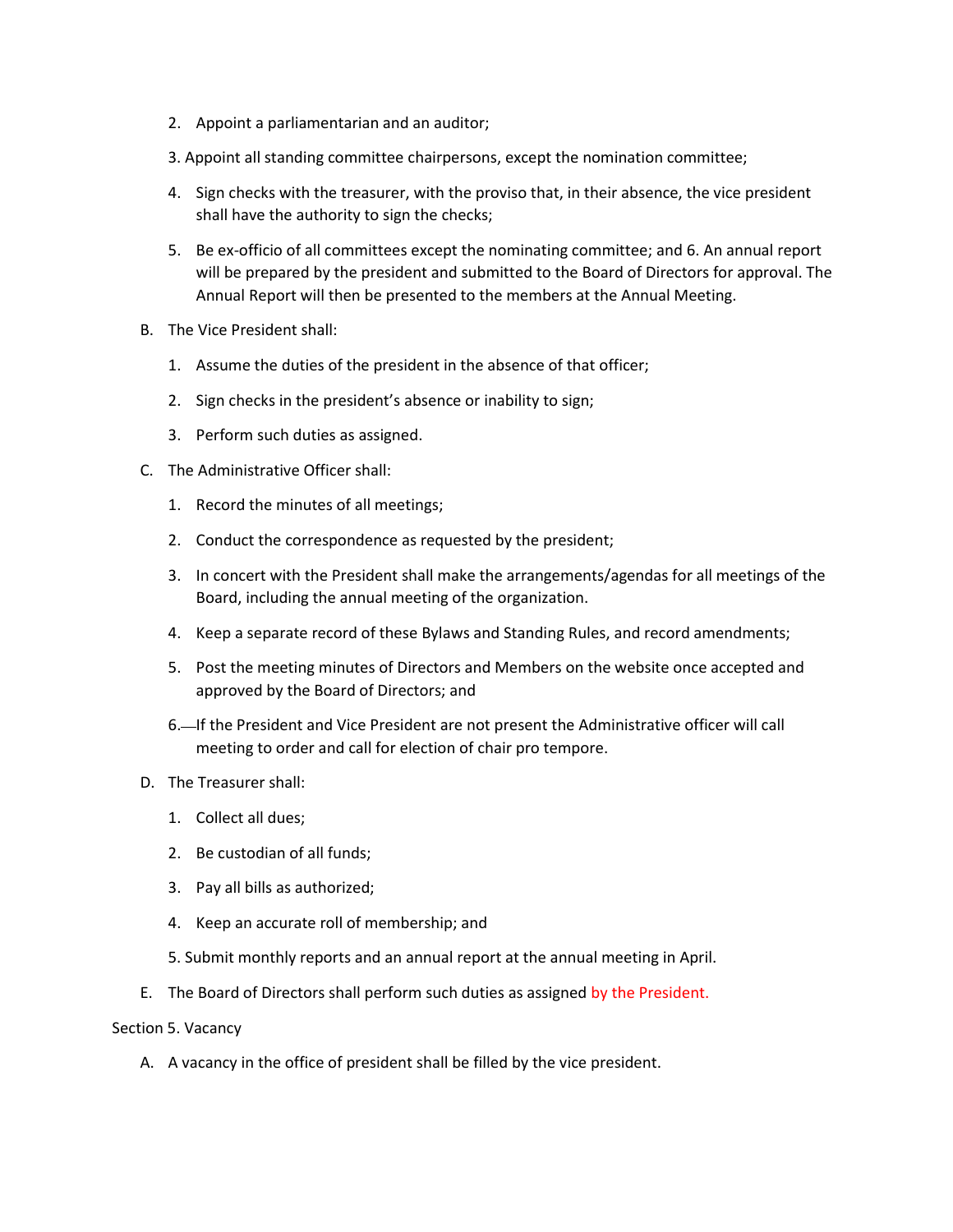- B. A vacancy in any other office may be filled by appointment by the Board at the next regular meeting.
- C. The appointee to such vacancy shall serve for the remaining term of the office.

#### **ARTICLE VI. MEETINGS**

Section 1. Regular

Regular membership meetings shall be held in September, November, February, and April.

### Section 2. Annual

The regular meeting in April shall be the Annual meeting.

Section 3. Special

Special meetings may be called by the President or shall be called at the request of three members. At least five (5) days' notice of a special meeting shall be given.

### Section 4. Quorum

The quorum for regular and annual meetings shall be five members, one of whom shall be an elected officer. The quorum for a special meeting shall be 9 members and two (2) elected officers

### **ARTICLE VII. BOARD OF DIRECTORS**

Section 1. Board

The Board of Directors shall consist of all elected and appointed officers. A parliamentarian shall serve as an advisor to the Board. Any former officer may advise the Board.

#### Section 2. Meetings

Meetings of the Board of Directors shall:

- A. be on call of the president or,
- B. be at the request of six (6) Board of Directors with three (3) days' notice.
- C. committee members may attend as non-voting participants.

#### Section 3. Quorum

Half the duly elected or appointed board of directors plus one shall make a quorum.

Section 4. Disciplinary Measures

The Board of Directors:

- A. Shall declare a vacancy in any office for failure to perform duties.
- B. Have full discretionary powers to admit or expel members.

#### **Article VIII. COMMITTEES**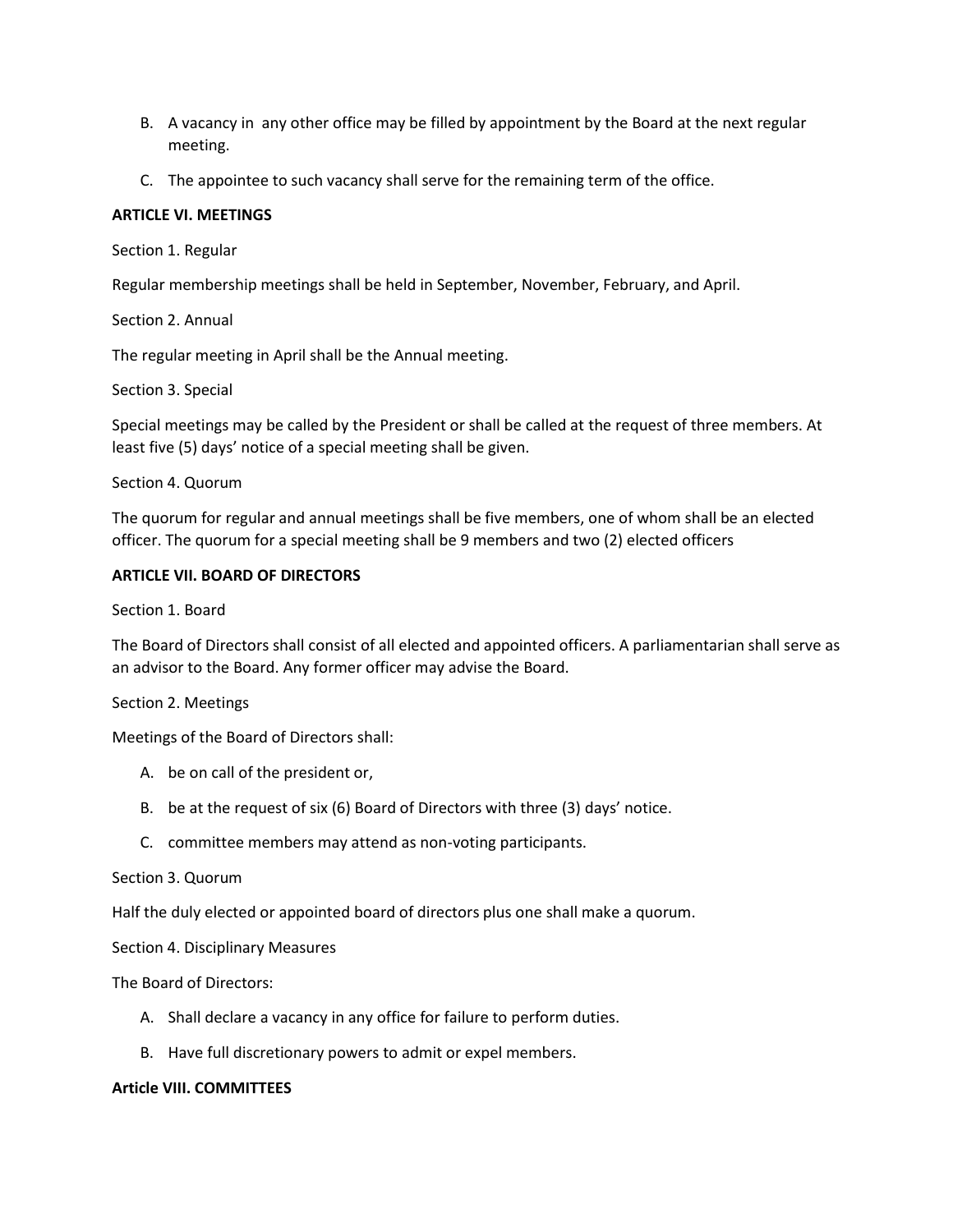Standing committee:

- A. The Standing Committees shall be at the discretion of the Board of Directors and shall serve at the pleasure of the Board of Directors.
- B. Each Standing Committee shall provide a written report to the Administrative Officer at the annual meeting.
- C. The Executive Committee is comprised of the President, Vice President Treasurer and Administrative Officer.

# **ARTICLE IX. CONFLICT OF INTEREST**

The Conflict of Interest statement (Addendum A.) shall be signed by all members of Board of Directors annually.

### **ARTICLE X . VOTING BY EMAIL**

A motion can be called for by a Director via email. A vote will be counted as approved or denied if a majority of board members respond. A record of the vote will be recorded in minutes of subsequent board meeting.

# **ARTICLE XI. CONTRACTS, CHECKS, DEPOSITS, and FUNDS**

General: Except as the Board of Directors may generally or in particular cases authorize the execution thereof in some manner, all checks, drafts and other instruments for the payment of money, and all instruments of transfer of securities shall be signed in the name and on behalf of the Corporation as designated by the Board of Directors. All instruments of conveyance of real property, and all contracts and agreements shall be signed by such officers or agents as the Board of Directors shall direct, and, in any event, they may be signed by any two (2) of the following officers, namely the President, the Vice President, the Administrative Officer, or the Treasurer. The Board of Directors may authorize and empower one or more officers or agents of the Corporation to execute and deliver any and all paper and documents or to do other activities on behalf of the Corporation, including any required or appropriate in dealing with governmental authorities. Money handling and any other important activities are limited to Board members and shall be in accordance with the Bylaws, policies and procedures as applicable.

Authorized Expenditures: Current expenditures for the proper administration of the Corporation and all approved projects shall be paid by the Treasurer, as stipulated in the approved annual budget or by vote of the Board of Directors.

Deposits: All funds of the Corporation shall be deposited to the credit of the Corporation in such banks, trust companies or other depositories the Board selects.

Internal Financial Audit: An internal financial audit will be conducted at least annually as designated by the Board of Directors.

#### **ARTICLE XII. PARLIAMENTARY AUTHORITY**

The rules contained in the current edition of Robert's Rules of Order Newly Revised shall govern in all cases in which they are not inconsistent with these Bylaws.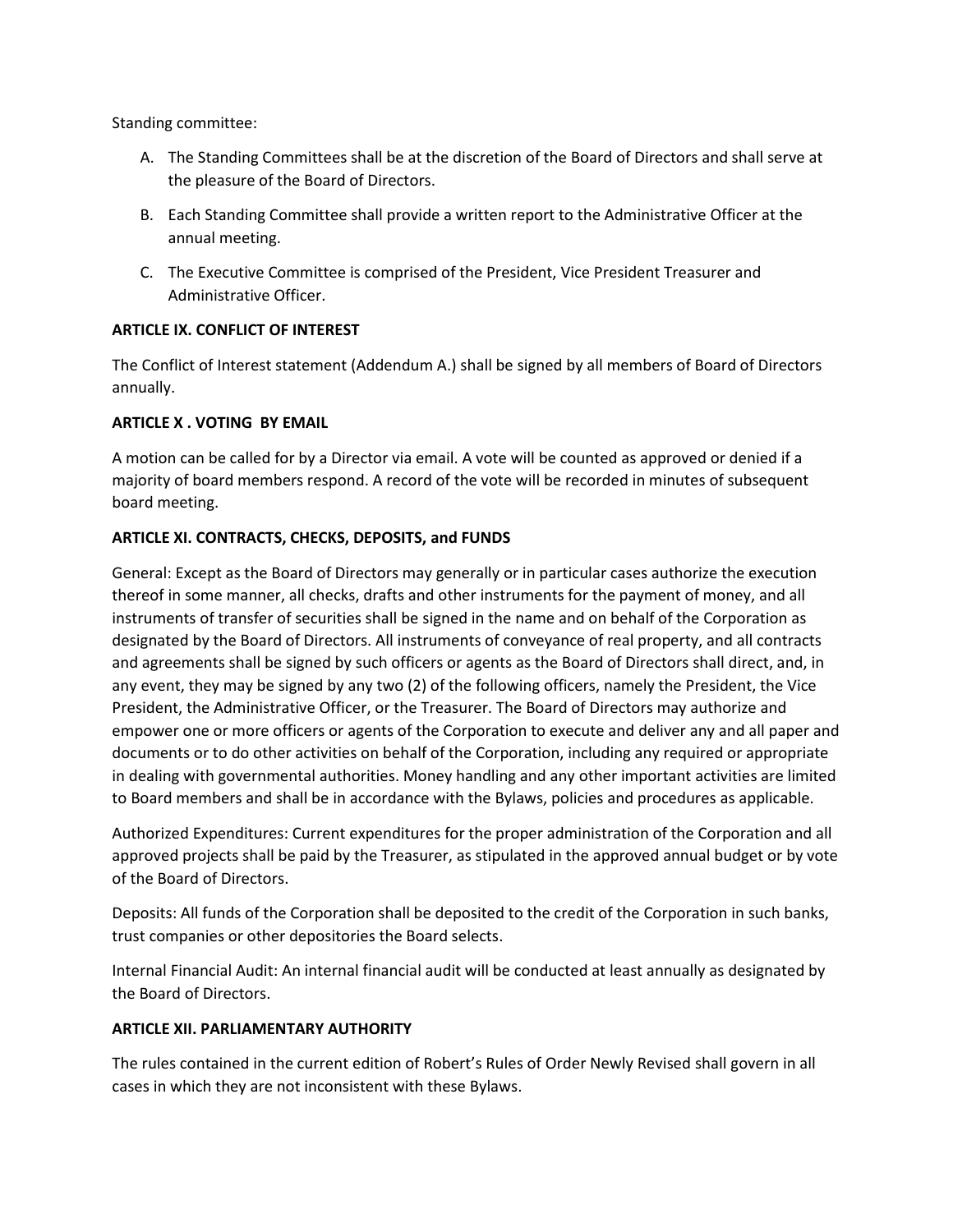#### **ARTICLE XIII. AMENDMENT TO BYLAWS**

These Bylaws may be amended at any regular meeting of the organization by two-thirds (2/3) vote, provided that the amendment has been submitted at the previous regular meeting or has been published in a newsletter.

#### **ARTICLE XIV DISSOLUTION**

In the event this organization should be dissolved for any reason, any remaining assets shall be distributed for purposes within the scope of Section 501(c) (3) of the Internal Revenue Code or any amendment thereof.

**REVISION HISTORY. THIS VERSION OF THE BYLAWS INCLUDES AMENDMENTS ADOPTED ON: JUNE 16, 1994; SEPTEMBER 17, 2009; APRIL 15, 2010; November 20, 2014; and April 18, 2019**